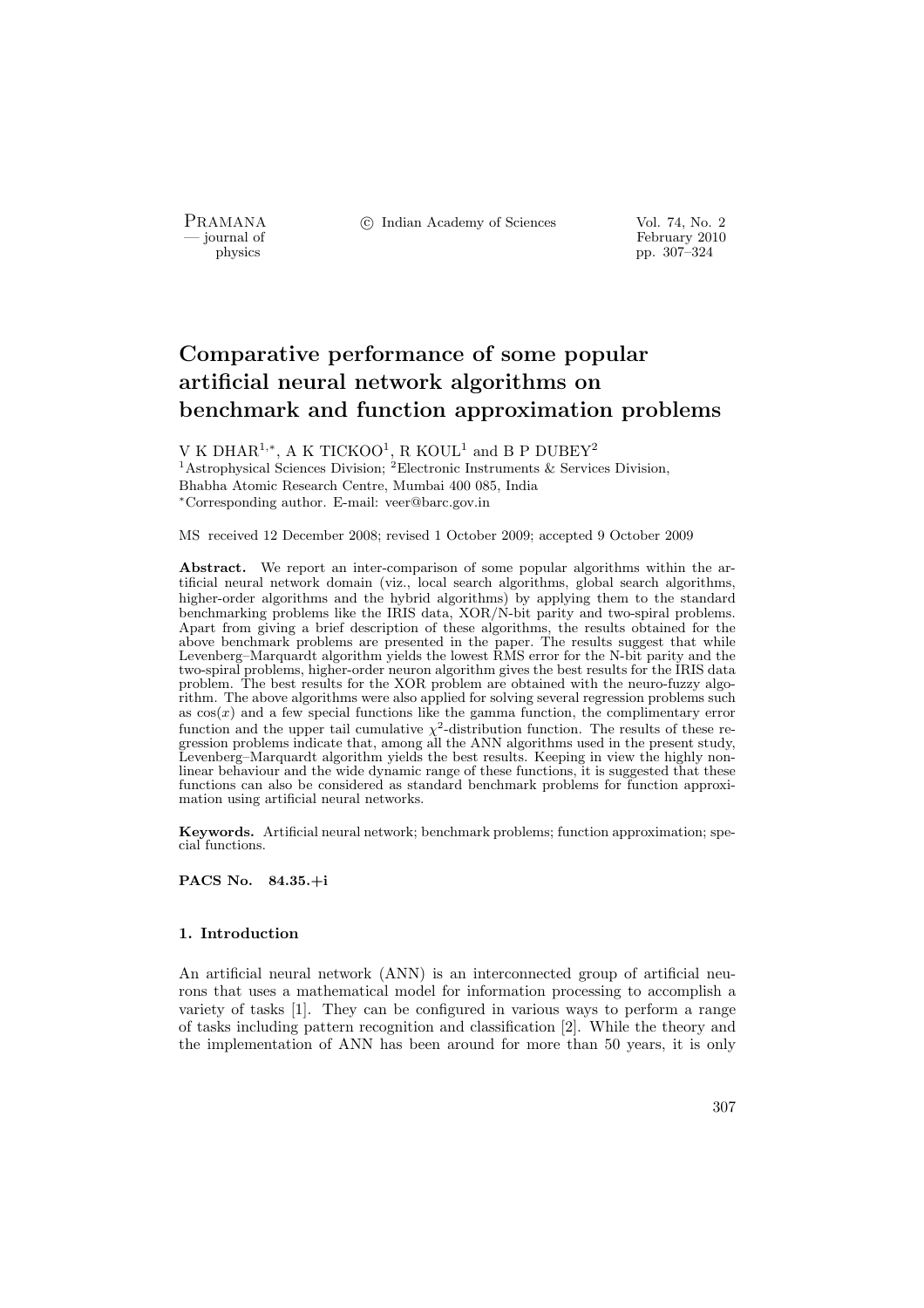recently that they have found widespread practical applications. This is primarily due to the advent of high-speed, low-cost computers that can support the rather computationally intensive requirement of an ANN of any real complexity.

Artificial neural networks have been used successfully in various fields, like, pattern recognition, financial analysis, biology, engineering and so on, because of their merits such as self-learning, self-adapting, good robustness and capability of dealing with non-linear problems. They have also been employed extensively in several branches of astronomy for automated data analysis and other applications like star/galaxy classification, time series analysis (e.g. prediction of solar activity), determination of photometric redshifts, characterization of peculiar objects such as QSO's, ultraluminous IR galaxies [3,4]. With the increase in quantity and the distributing complexity of astronomical data, its scientific exploitation requires a variety of automated tools, which are capable of performing a variety of tasks, such as data preprocessing, feature selection, data reduction, data mining and data analysis [5]. In some recent applications, the IUCAA group (and their collaborators) have used ANNs with remarkable success for problems like star/galaxy classification, stellar spectra classification etc. Employing principal component analysis (PCA) for reducing the dimensionality of the data and a multilayer backpropagation network-based ANN scheme, a fast and robust method has been developed in [6] for classifying a library of optical stellar spectra for O- to M-type stars. It has been demonstrated in their work that the PCA when combined with ANN reduces the network configuration (and hence computational time) drastically without compromising on the classification accuracy. An automated classification scheme based on the above idea has also been used for classifying 1273 stars in the CFLIB database [7] with the added advantage that by employing a generalized PCA technique, the authors were able to restore missing data for 300 stars. A supervised backpropagation algorithm was used to classify 2000 bright sources from the Calgary database of IRAS (infrared astronomical satellite) spectra into 17 predefined classes and a success rate of 80% has been reported by the authors [8]. Stellar spectra classification using the probabilistic neural network (PNN) for automated classification of about 5000 Sloan digital sky survey (SDSS) spectra into 158 spectral classes has also been performed in [9] with some encouraging results. The use of ANNbased technique to develop a pipeline for automated segregation of star/galaxies to be observed by the Tel-Aviv University ultraviolet experiment (TAUVEX) is also validated by using synthetic spectra in the UV region as the training set and international ultraviolet explorer (IUE) low resolution spectra as the test set [10,11].

An important research activity in the field of neural networks is to compare the performance of different ANN algorithms with benchmark problems and to develop more efficient algorithms for solving real-world problems with noisy and scarce data. It has also been noticed by several workers, that neural network algorithms are often benchmarked rather poorly [12]. More importantly, it is also found in the literature that performance of any algorithm is only compared to the standard backpropagation algorithm [13] even though there are several powerful and widely used algorithms readily available now. Keeping this in mind, we present a detailed study in this paper where the performance of three generations of neural network algorithms, i.e. first-order algorithms (standard backpropagation and resilient backpropagation), second-order algorithms (conjugate gradient, Levenberg–Marquardt,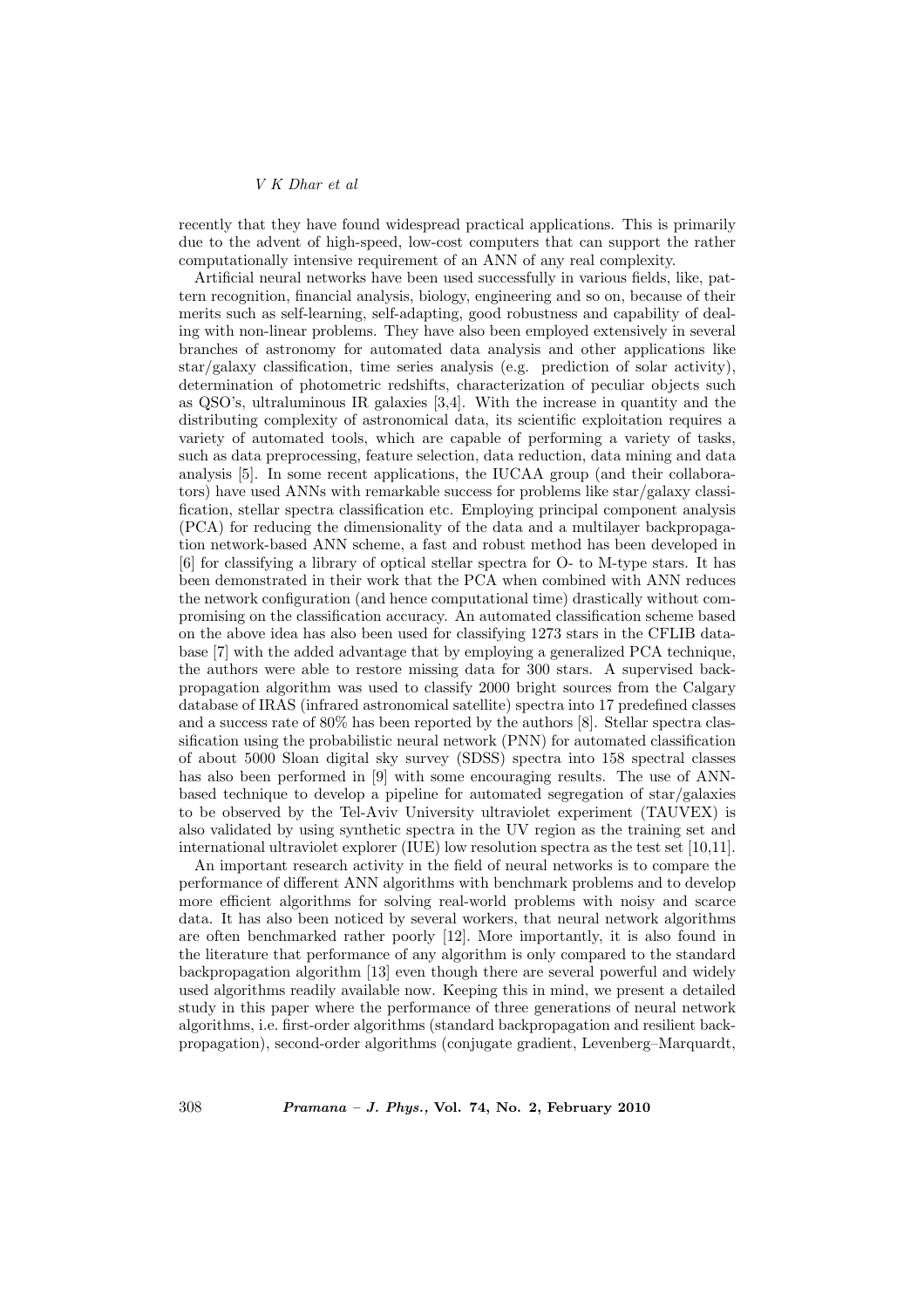radial basis function, simulated annealing), the hybrid models like the higher-order neuron model and neuro-fuzzy systems, is examined by applying them to standard benchmarking problems like IRIS data, XOR/N-bit parity and two-spiral data. In addition to benchmark problems discussed above, we have also applied the abovementioned neural network algorithms for solving several regression problems such as  $cos(x)$  and a few special functions like the gamma function, the complimentary error function and the upper tail cumulative  $\chi^2$ -distribution function. A short introduction to ANN methodology and a brief description of the ANN algorithms used in the present work have also been presented in the paper so that the manuscript can be easily followed by researchers who are not experts in the field of neural networks.

## 2. ANN methodology and a brief description of algorithms used

In a feed-forward ANN model, the network is constructed using layers where all nodes in a given layer are connected to all nodes in a subsequent layer. The network requires at least two layers, an input layer and an output layer. In addition, the network can include any number of hidden layers with any number of hidden nodes in each layer. The signal from the input vector propagates through the network layer by layer till the output layer is reached. The output vector represents the predicted output of the ANN and has a node for each variable that is being predicted. The task of training the ANN is to find the most appropriate set of weights for each connection which minimizes the output error. All weighted inputs are summed at the neuron node and this summed value is then passed to a transfer (or scaling) function. The selection of the transfer function is part of the neural network design and some examples of the transfer functions are the sigmoid, hyperbolic tangent, sine, decaying exponential, Gaussian, Cauchy functions etc. Apart from being smooth and differentiable, the transfer function is chosen in such a manner that it can accept input in any range, and produce an output in a strictly limited range. To train an ANN, initially all the neurons of the ANN are assigned random weights and the inputs and desired output vectors are presented to the ANN. The ANN uses the input vector to produce an output vector. The ANN-generated output vector is compared with the desired output vector to calculate the error [14]. The ANN learns by adjusting its weights such that in the next iteration the net error produced by the ANN is generally smaller than that in the current iteration. However, there are several issues involved in designing and training a multilayer neural network. These are: (a) selecting appropriate number of hidden layers in the network; (b) selecting the number of neurons to be used in each hidden layer; (c) finding a globally optimal solution that avoids local minima; (d) converging to an optimal solution in a reasonable period of time; (e) validating the neural network to test for overfitting.

Depending on the architecture in which the individual neurons are connected and the choice of the error minimization procedure, there can be several possible ANN configurations. As discussed above, the ANN algorithms, which have been used in the present work, can be broadly categorized into three main categories, viz., local search algorithms, global search algorithms and hybrid algorithms. While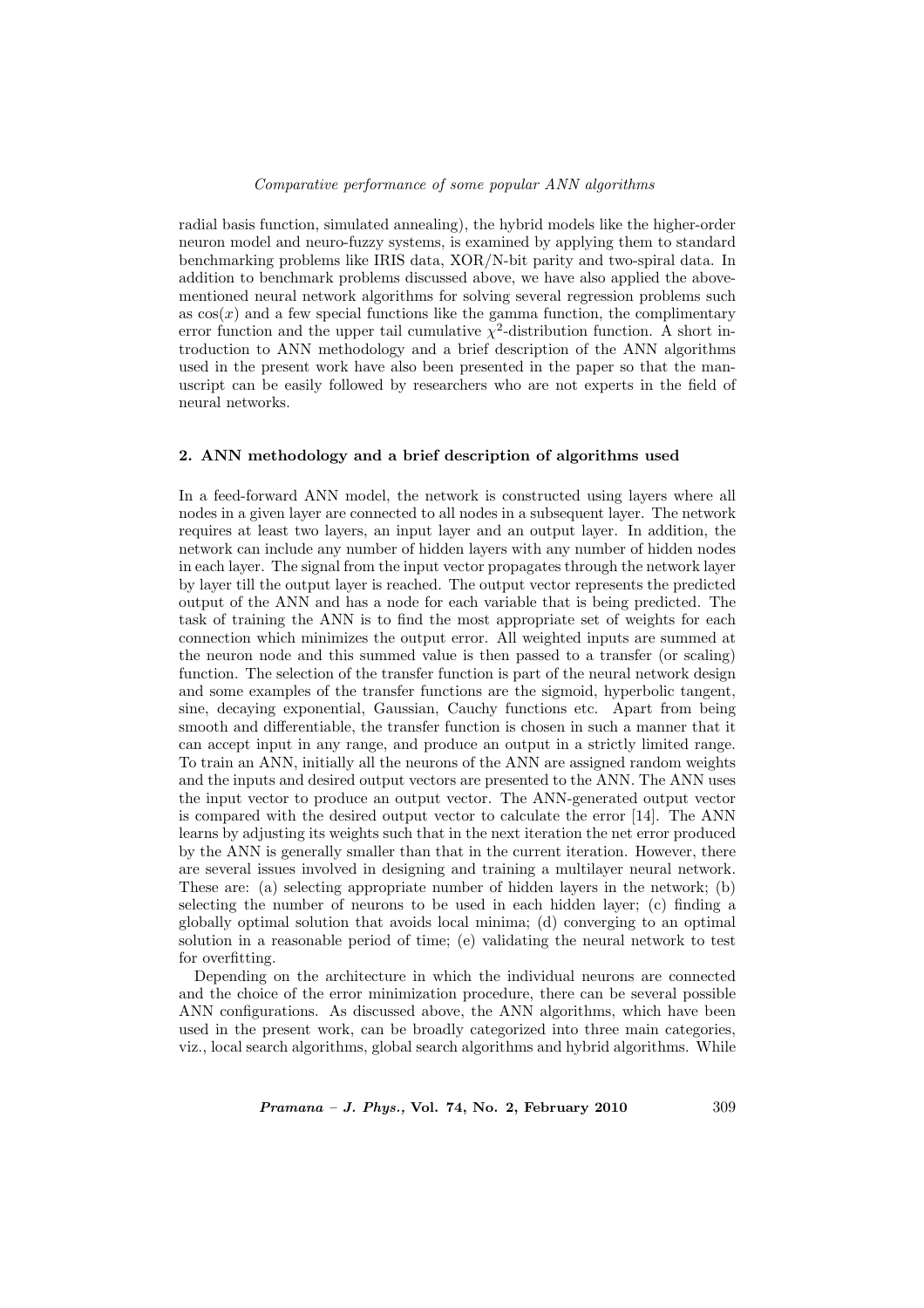algorithms like standard backpropagation and resilient backpropagation come under the category of local search algorithms, conjugate gradient methods, Lavenberg– Marquardt algorithm, radial basis function and simulated annealing technique belong to the category of global search algorithm. Hybrid algorithm category constitutes models like higher-order neurons and neuro-fuzzy systems. A brief description of the three most promising ANN categories is presented below.

The standard backpropagation network [15] is the most thoroughly investigated ANN algorithm. Backpropagation using gradient descent often converges very slowly. The success of this algorithm in solving large-scale problems critically depends on user-specified learning rate and momentum parameters and, there are no standard guidelines for choosing these parameters. Unfortunately, if incorrect values are specified, the convergence may be exceedingly slow, or it may not converge at all. The resilient backpropagation (RProp) algorithm was proposed by Reidmiller [16], to expedite the learning of a backpropagation algorithm. Unlike the standard backpropagation algorithm, RProp uses only partial derivative signs to adjust weight coefficients. The algorithm uses the so-called 'learning by epoch', which means that the weight adjustment takes place after all the patterns from the learning sample are presented to the network.

As already discussed, the learning schemes followed by backpropagation or the resilient backpropagation, based on the gradient descent methods, have several limitations. In these gradient-based algorithms, it is difficult to obtain a unique set of optimal parameters because of the existence of multiple local optima [17]. The presence of these local minima hampers the search for global minimum because these algorithms frequently get trapped in local minima regions and hence incorrectly identify local minimum as the global minimum. The traditional conjugate gradient algorithm uses the gradient to compute a search direction and then a line search algorithm is used to find the optimal step size along a line in the search direction. The scaled conjugate gradient algorithm developed by Moller [18] is an improvement over conjugate gradient which besides giving higher accuracy also reduces the number of iterations and computation time. The Levenberg algorithm [19] involves the use of 'blending' between the steepest descent method employed by the backpropagation algorithm and the quadratic rule employed in conjugate algorithms. The original Levenberg algorithm was improved further by Marquardt, resulting in the Lavenberg–Marquardt algorithm, by incorporating the local curvature information. In essence, the model suggests that we should move further in the direction in which the gradient is smaller in order to get around the classic 'error valley'. Radial basis functions are powerful techniques for interpolation in multidimensional space and in artificial neural networks they are utilized as activation functions [20]. Simulated annealing is a generic probabilistic algorithm for the global optimization problem, namely locating a good approximation to the global optimum of a given function in a large search space [21]. Starting from some random point, the error at this point  $(E_A)$  is evaluated from the model or data. Then a nearby point is chosen at random and the error at this point  $(E_B)$  is again evaluated. If this new point has a lower error, the process is repeated to find a still lower error point. However, if it has a higher error, there is still a chance for finding a lower error valley within the error surface. The probability of this is given by  $p = \exp(E_A E_B)/kT$  [22]. In other words 'uphill' moves are permitted, albeit with decreasing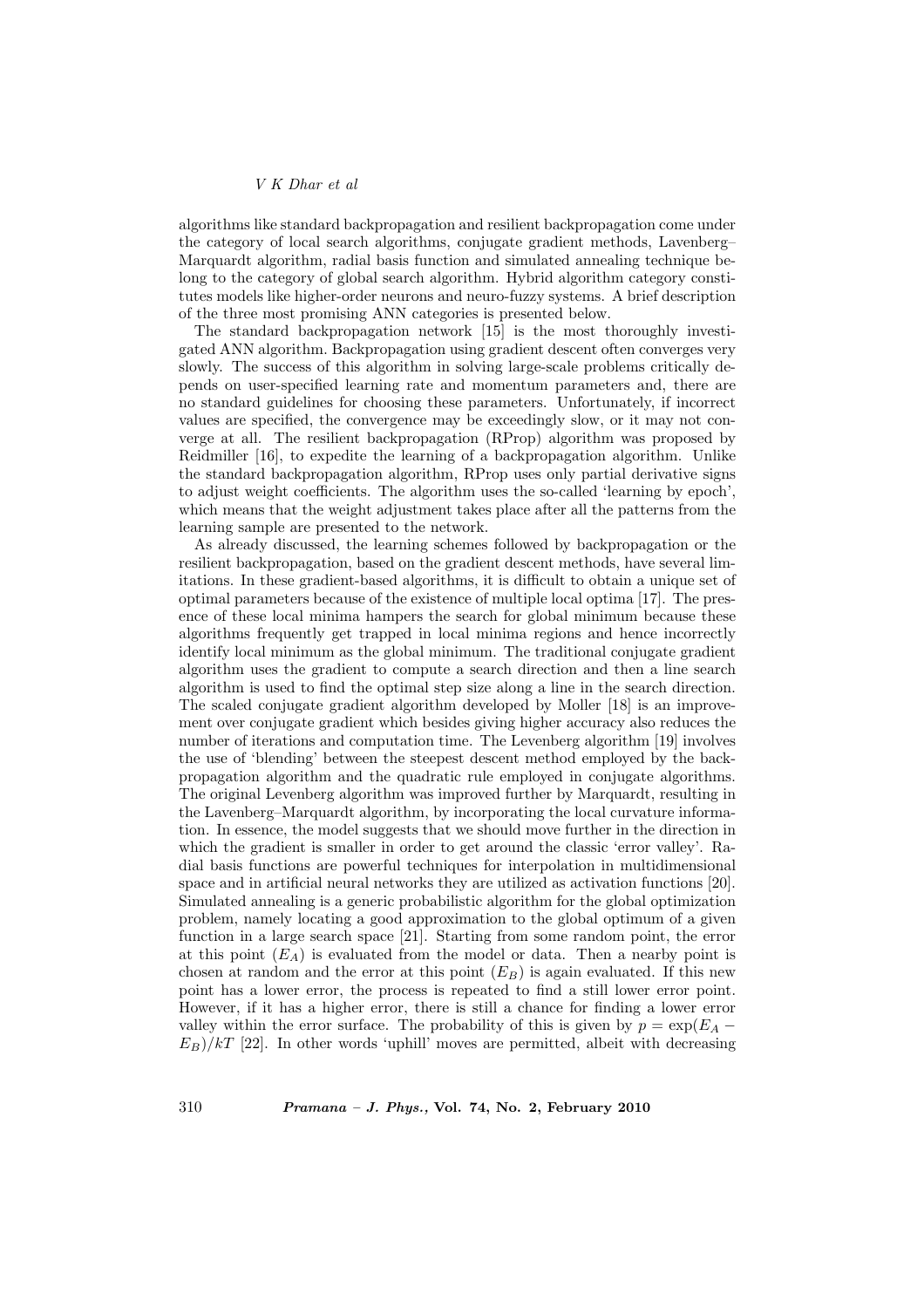probability, for large differences. This has the effect of managing to 'escape' from the local minima.

The limitations of standard backpropagation can be overcome either by global techniques or by higher-order models. Global search methods like the conjugate algorithms may reduce the architectural complexity but not the learning complexity. Higher-order neuron model is the one which includes the quadratic and higherorder basis functions in addition to the linear basis functions to reduce the learning complexity. A higher-order neuron model [23] has many aggregation and activation functions. The aggregation functions can be linear weighted sum (linear basis function), quadratic or higher-order basis functions. Here the cross product of the input terms is added into the model where each component in the input pattern multiplies the entire input vector. Neuro-fuzzy systems [24,25] refer to hybrids of artificial neural networks and fuzzy logic which result in a hybrid intelligent system that synergizes these two techniques by combining the human-like reasoning style of fuzzy systems with the learning and connectionist structure of neural networks.

#### 3. Benchmarking of ANN algorithms

The comparative performance of the ANN algorithms described above have been studied by applying them to standard benchmarking problems like IRIS data,  $XOR/N$ -bit parity, two-spiral data and  $cos(x)$ . While we used standard ANN package contained in the MATLAB software for implementing the Lavenberg– Marquardt algorithm, the implementation of other algorithms like backpropogation, resilient backpropagation, conjugate gradient method, radial basis functions, simulated annealing, neuro-fuzzy etc., were done by using the dedicated ANN simulator package BIKAS (BARC-IIT Kanpur ANN simulator). Written in Java environment, this dedicated ANN package contains a variety of neural network algorithms such as the standard backpropagation, resilient, scale and self-conjugate, higherorder network functions, simulated annealing and radial basis methods, adaptive resonance theory algorithms, self-growing networks and fuzzy algorithms. An exhaustive library of about 15 error minimization functions (such as the conventional RMS error function, hyperbolic square error, Minkowski error, Hubers error function, Cauchy error function etc.) and about 25 activation functions (such as the sigmoid function, hyperbolic tan, sine, cosine, decaying exponential, Gaussian, bipolar logarithmic etc.) are also provided in this package.

The training and testing of all the ANN algorithms used in the present work have been done on a Pentium P-III 700 MHz machine. Rigorous checks were also performed at various stages to ensure that the ANN configuration used for a particular problem was properly optimized with respect to the number of nodes in the hidden layer. This was done by monitoring the RMS error while training the ANN. The RMS error employed here is defined as

RMS = 
$$
\frac{1}{PI} \sqrt{\sum_{p=1}^{P} \sum_{i=1}^{I} (D_{pi} - O_{pi})^{2}},
$$
 (1)

where  $D_{pi}$  and  $O_{pi}$  are the desired and the observed values, P is the number of training patterns and I is the number of output nodes.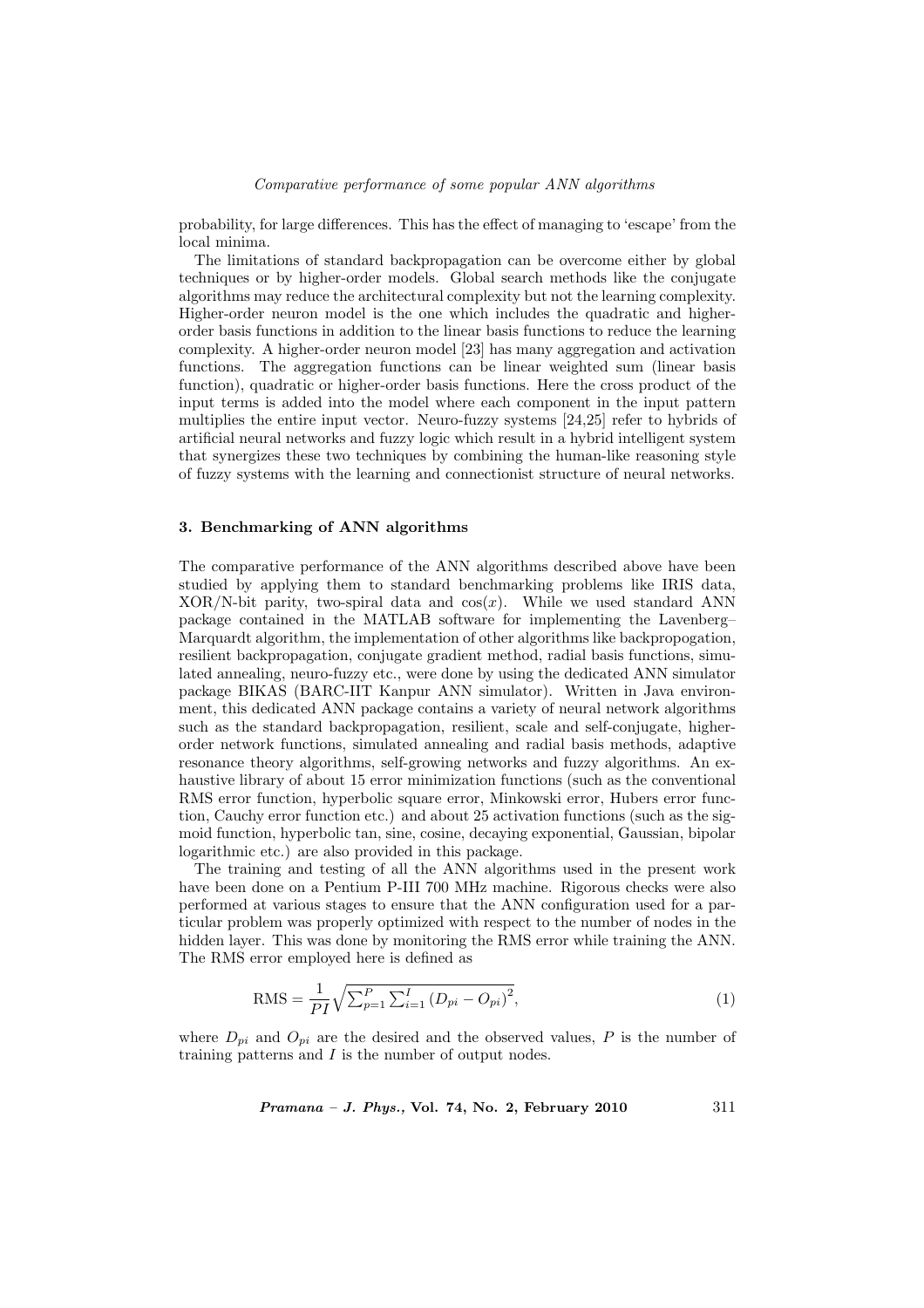

Figure 1. IRIS data distribution with respect to the sepal and petal lengths.

The optimized configuration yielded an RMS error which was reduced only marginally when the number of nodes in the hidden layer was increased further, but at the cost of a much larger computation time. It is worth mentioning here that while the number of nodes in the hidden layer used was varied from 2 for XOR to 15 for IRIS data, the number of nodes in the hidden layer was kept the same for a particular problem in different ANN algorithms to avoid any biasing towards a particular algorithm. The training of the above networks was 'early-stopped' to avoid any overfitting effects and this was done as soon as the RMS error reached a plateau. A maximum of ∼2000 iterations were found to be optimum for all the problems which are considered in this work. However, it is important to note that the number of iterations needed for the ANN to learn the input/output mapping depends on the complexity of the problem. In real-world problems, e.g. star/galaxy classification [6], spectra classification, primary energy estimation of Cherenkov telescopes [26] etc. ∼10,000 iterations have been used.

# 3.1 IRIS problem

Fisher et al [27] introduced a benchmark dataset that contains the sepal and petal measurements of different types of iris flowers. There are 150 training samples available, each of which consists of four inputs and one output. The inputs are the measured lengths and widths of the petals and the sepals, and the output is the type of iris flower, such as setosa, versicolor and virginica. The distributions of the samples with respect to the dimensions of the sepals and petals are shown in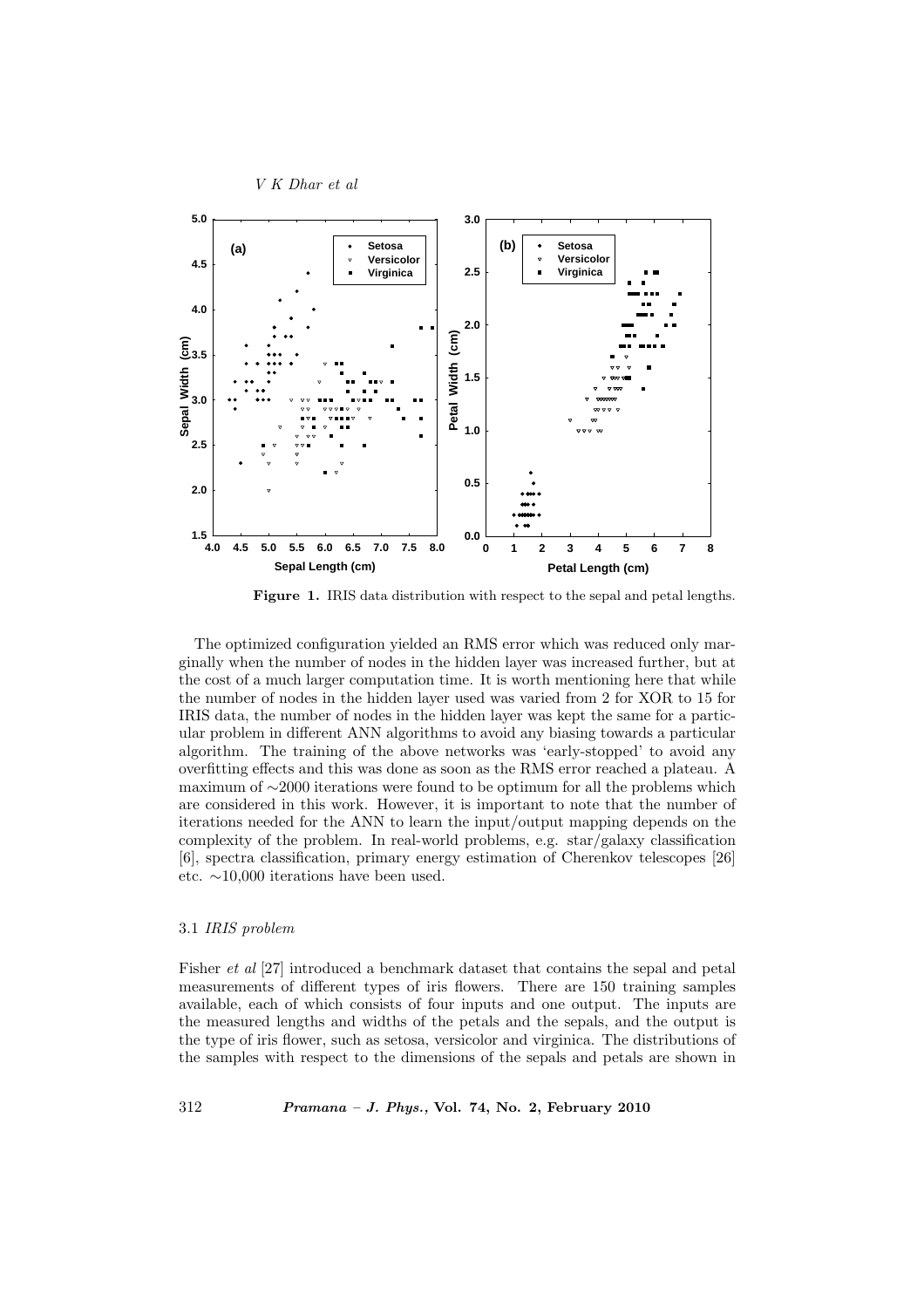Table 1. Mean RMS error and training time of various ANN algorithms with a configuration of 4 : 15 : 1 for the IRIS problem. The abbreviations used for different ANN algorithms are the following: BAC PRO – backpropagation; RES BAC – resilient backpropagation; LAV MAR – Lavenberg–Marquardt; CON GRA – conjugate gradient; RAD BAS – radial basis; SIM ANN – simulated annealing; NEU FUZ – neuro-fuzzy; HIG ORD – higher order.

| <b>ANN</b>        | BAC          | <b>RES</b>   | LAV          | <b>CON</b>   | RAD          | <b>SIM</b>   | NEU          | НIG          |
|-------------------|--------------|--------------|--------------|--------------|--------------|--------------|--------------|--------------|
| algorithm         | <b>PRO</b>   | BAC          | <b>MAR</b>   | GRA          | <b>BAS</b>   | <b>ANN</b>   | FUZ          | <b>ORD</b>   |
| RMS               | $2.00\times$ | $1.75\times$ | $1.92\times$ | $9.64\times$ | $3.99\times$ | $1.20\times$ | $1.14\times$ | $1.21\times$ |
| error             | $10^{-3}$    | $10^{-3}$    | $10^{-5}$    | $10^{-3}$    | $10^{-3}$    | $10^{-3}$    | $10^{-3}$    | $10^{-5}$    |
| Time<br>$(\rm s)$ | 33           | 28           | 70           | 51           | 118          | 123          | 311          | 128          |

figure 1 for an easy visualization. It is quite evident from figure 1 that the classes of versicolor and virginica overlap, whereas the class of setosa is clearly separated from the other two classes. In order to convert the training data in the [0,1] interval, all measurement values were first divided by 10. The three iris species, setosa, versicolor and virginica, were categorized with the numbers 1, 2 and 3, respectively. The configuration employed for training the ANN consists of  $4:15:1$ , i.e.,  $4$  neurons in the input layer, 15 neurons in the hidden layer and 1 neuron in the output layer corresponding to the category of the species. The choice of 15 neurons was found to be optimum for this task. Since the final RMS error also depends upon the choice of initial parameters (like  $\alpha$ ,  $\beta$  and the initial weights), these parameters were changed randomly five times and final RMS error presented here is the mean of these five RMS error values. The RMS error obtained at the end of the training process for all the algorithms along with time taken for completing the training is presented in table 1. The test set for the IRIS data is similar to the training set except that these data have not been presented during the training of the nets. It consists of 45 data points (15 from each class). Instead of testing the performance of all the algorithms with test data, we have only chosen one (or sometimes two) ANN algorithm for testing purpose and these are the ones which yield the lowest RMS error during their training stage. Since for the IRIS data case both higher-order and Lavenberg–Marquardt algorithms yield the lowest (and reasonably comparable also) RMS error, we have used only these algorithms for checking their performance on the test data. The test results obtained for these algorithms suggest that while 100% classification is achievable for setosa, the classification for versicolor and virginica is only 80%. The reason for not able to obtain 100% classification between versicolor and virginica seems to be the overlapping between these two species (figure 1).

#### 3.2 XOR and N-bit parity problems

XOR is a standard and thoroughly investigated problem in the field of neural network research. Its popularity originates from the fact that, being able to solve it was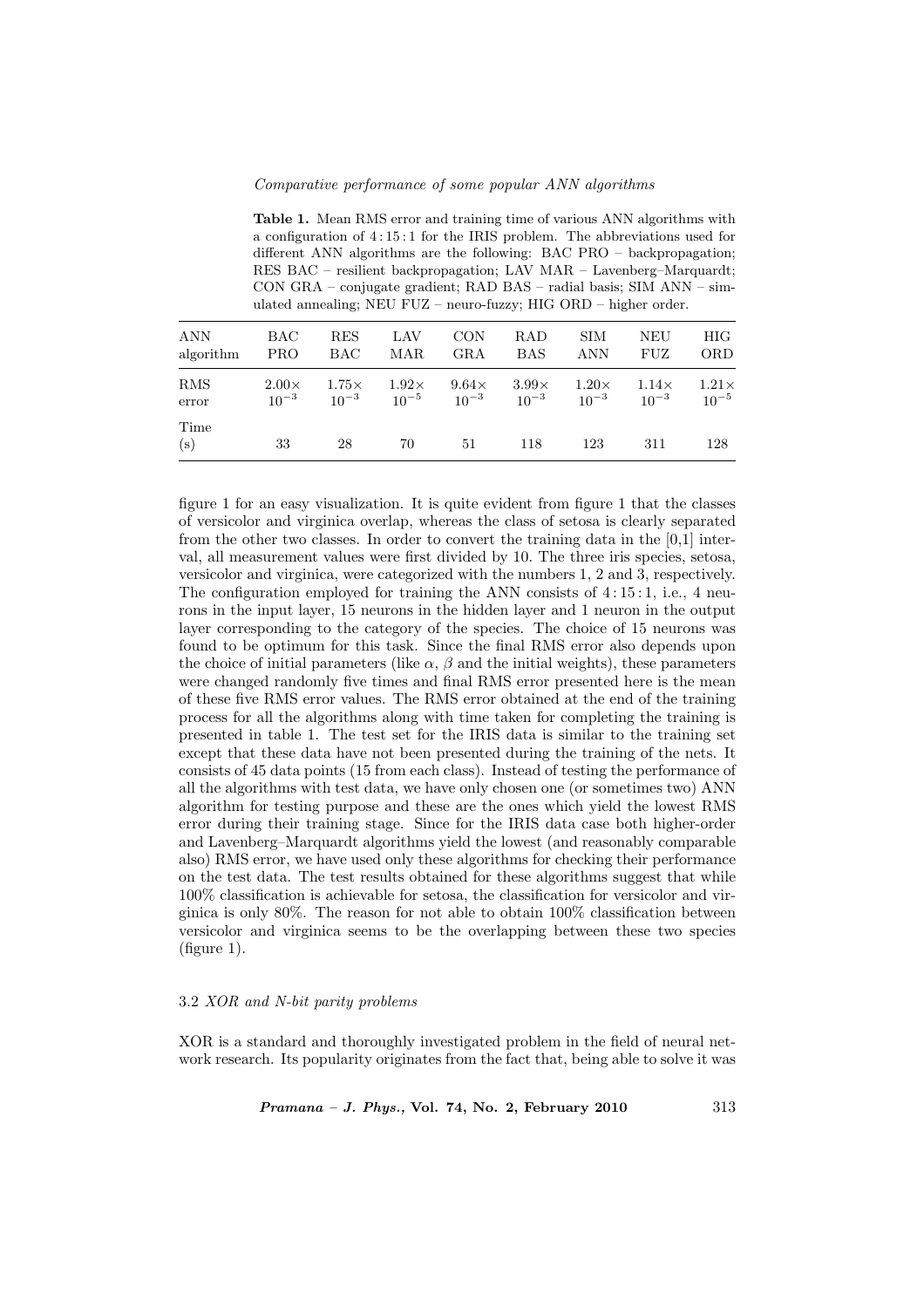Table 2. Mean RMS error and training time of various ANN algorithms with a configuration of 2 : 2 : 1 for the XOR problem. Full form of the abbreviations used for different ANN algorithms can be seen in the caption of table 1.

| <b>ANN</b>  | BAC          | RES          | LAV          | <b>CON</b>   | <b>RAD</b>   | <b>SIM</b>   | <b>NEU</b>   | НIG          |
|-------------|--------------|--------------|--------------|--------------|--------------|--------------|--------------|--------------|
| algorithm   | <b>PRO</b>   | BAC          | MAR          | GRA          | <b>BAS</b>   | ANN          | FUZ          | ORD          |
| <b>RMS</b>  | $1.23\times$ | $7.72\times$ | $1.59\times$ | $6.66\times$ | $2.70\times$ | $1.18\times$ | $2.88\times$ | $3.67\times$ |
| error       | $10^{-3}$    | $10^{-3}$    | $10^{-8}$    | $10^{-5}$    | $10^{-3}$    | $10^{-4}$    | $10^{-9}$    | $10^{-7}$    |
| Time<br>(s) | 16           | 14           | 15           | 16           | 18           | 12           | 15           | 28           |

a breakthrough achieved by backpropagation algorithm, compared to the situation faced when no learning algorithm was known to solve a nonlinearly separable classification task such as XOR [28]. Apart from the XOR problem we also applied other ANN algorithms to the generalized XOR problem, i.e. the N-bit parity, where the task requires to classify the sequence consisting of 1's and 0's according to whether number of 1's is odd or even [28]. The target for the net here is 1 or 0 depending on whether the sequence is odd or even. In the XOR problem the algorithm used has the form  $2:2:1$ , i.e. two neurons in the input layer, two neurons in the hidden layer and one neuron in the output layer. Also, for training the networks, more data points were also generated by incorporating random noise of 10% at the XOR inputs. The RMS error obtained for the XOR problem at the end of the training process, for all the algorithms, along with time taken for completing the training is presented in table 2. As seen from table 2, the lowest RMS error for the XOR problem is yielded by the neuro-fuzzy and the Marquardt–Lavenberg algorithms and hence performance testing on test data sample is done only for these two algorithms. Both these networks show ∼100% success rate in reproducing the XOR truth table.

The parity problem too is a demanding classification task for neural networks to solve, because the target-output changes whenever a single bit in the input vector changes. The N-bit parity consists of  $2^N$  (here  $N = 4$ ) training pairs. A 4:2:1 architecture was used by us for studying this problem. The RMS error obtained for the N-bit problem, at the end of the training process, for all the algorithms, along with time taken for completing the training is presented in table 3. The test set for N-bit parity problem consists of ten randomly generated noisy events (noise 10%). Testing of the net was done only with the Marquardt–Lavenberg algorithm network since compared to other algorithms considered in this work, it gives the lowest RMS error. The results obtained on the test data suggest that the 4-bit parity is reproduced with an accuracy of ∼90%.

# 3.3 Two-spiral problem

The original two-intertwined-spiral benchmark problem was designed by Lang and Witbrock [29] to test the performance of classification on binary data. This particular task is difficult for most current algorithms since it requires the ANN model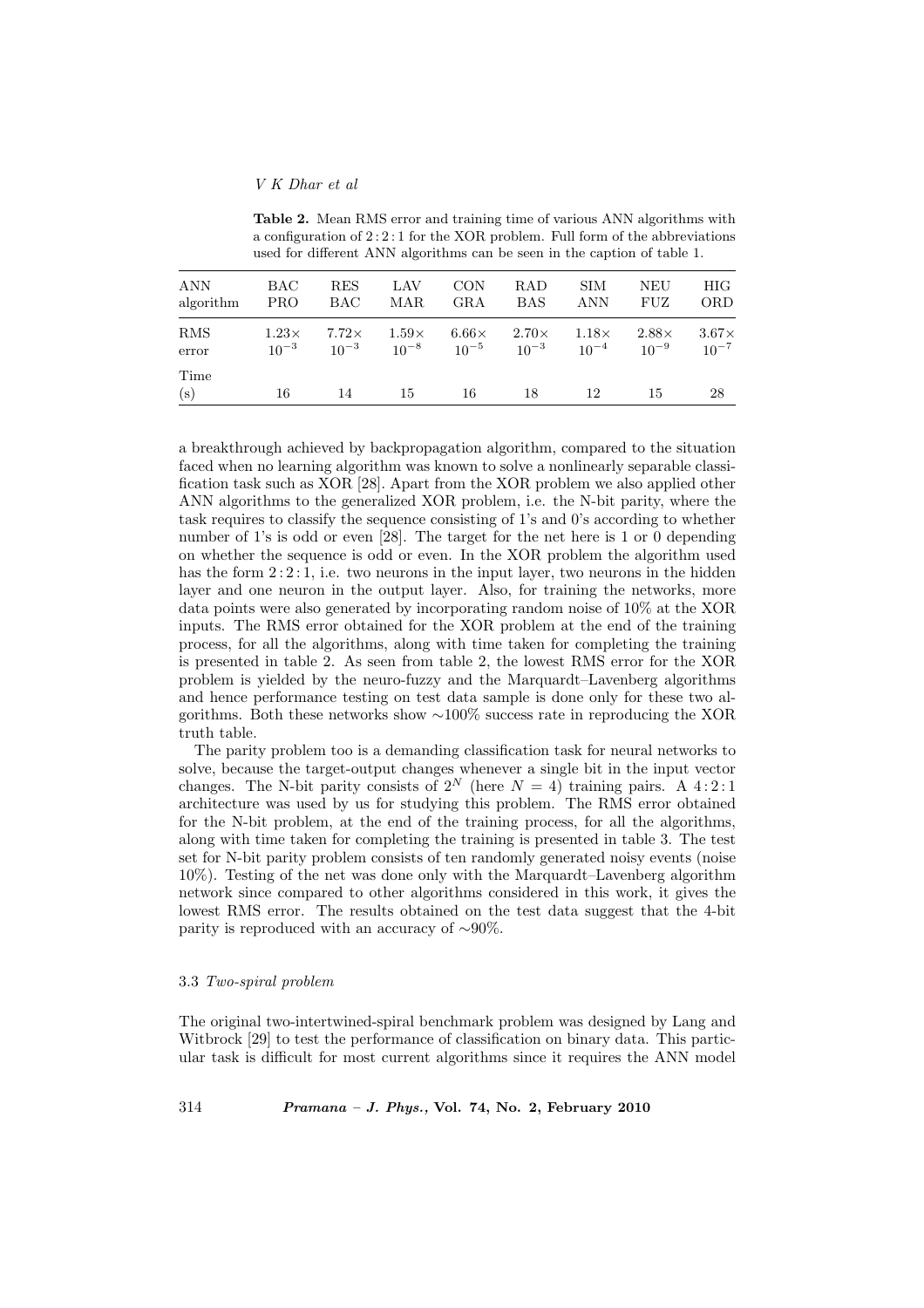Table 3. Mean RMS error and training time of various ANN algorithms with a configuration of  $4:2:1$  for the 4-bit parity problem. Full form of the abbreviations used for different ANN algorithms can be seen in the caption of table 1.

| ANN               | BAC          | RES          | LAV          | <b>CON</b>   | <b>RAD</b>   | <b>SIM</b>   | <b>NEU</b>   | НIG          |
|-------------------|--------------|--------------|--------------|--------------|--------------|--------------|--------------|--------------|
| algorithm         | <b>PRO</b>   | BAC          | MAR          | GRA          | BAS          | ANN          | FUZ          | <b>ORD</b>   |
| <b>RMS</b>        | $9.81\times$ | $7.12\times$ | $3.43\times$ | $4.03\times$ | $1.27\times$ | $9.01\times$ | $3.42\times$ | $5.16\times$ |
| error             | $10^{-7}$    | $10^{-7}$    | $10^{-8}$    | $10^{-7}$    | $10^{-4}$    | $10^{-7}$    | $10^{-3}$    | $10^{-4}$    |
| Time<br>$(\rm s)$ | 26           | 40           | 50           | 16           | 28           | 28           | 44           | 55           |

Table 4. Mean RMS error and training time of various ANN algorithms with a configuration of  $2:15:1$  for the two-spiral problem. Full form of the abbreviations used for different ANN algorithms can be seen in the caption of table 1.

| ANN         | BAC          | <b>RES</b>   | LAV          | <b>CON</b>   | <b>RAD</b>   | <b>SIM</b>   | <b>NEU</b>   | HIG-         |
|-------------|--------------|--------------|--------------|--------------|--------------|--------------|--------------|--------------|
| algorithm   | <b>PRO</b>   | BAC          | MAR          | GRA          | <b>BAS</b>   | <b>ANN</b>   | FUZ          | <b>ORD</b>   |
| RMS         | $1.51\times$ | $7.13\times$ | $1.09\times$ | $1.23\times$ | $1.37\times$ | $1.70\times$ | $1.38\times$ | $1.13\times$ |
| error       | $10^{-1}$    | $10^{-1}$    | $10^{-1}$    | $10^{-1}$    | $10^{-1}$    | $10^{-1}$    | $10^{-1}$    | $10^{-1}$    |
| Time<br>(s) | 60           | 56           | 110          | 160          | 315          | 200          | 390          | 190          |

to learn the highly non-linear separation of the input space. In this benchmarking problem, two spirals, each of which has three complete turns, are created inside a unit square (figure 2). The two-intertwined-spiral problem has also been used quite extensively by other researchers as standard benchmark problem and requires the neural network to learn a mapping that distinguishes between points on two intertwined spirals. The data used by us for the 2-spiral problem contain 194 data points (97 samples per spiral). The network configuration chosen to represent this problem has the  $2:15:1$  architecture, where the two inputs correspond to  $a_1, a_2$ values of the two spirals and one output corresponds to whether the value belongs to the spiral 1 or spiral 2 (1 if the point falls on one spiral and 0 if it falls on the other spiral). Out of these 194 data points, 164 were used for training and 30 points (15 from each spiral) were used for testing. The training results obtained for all the ANN algorithms used in the present study are presented in table 4 and it is quite evident from this table that the Levenberg–Marquardt algorithm gives the best convergence results. However, from training time considerations, the standard backpropagation and the resilient backpropagation algorithms are seen to consume minimum training time. Performance check of the Levenberg–Marquardt algorithm, on test data for 30 points (15 from each spiral), indicates that ∼70% of the events are classified in the proper spiral category. This is much better as compared to resilient backpropagation which can classify only ∼50% of the events properly.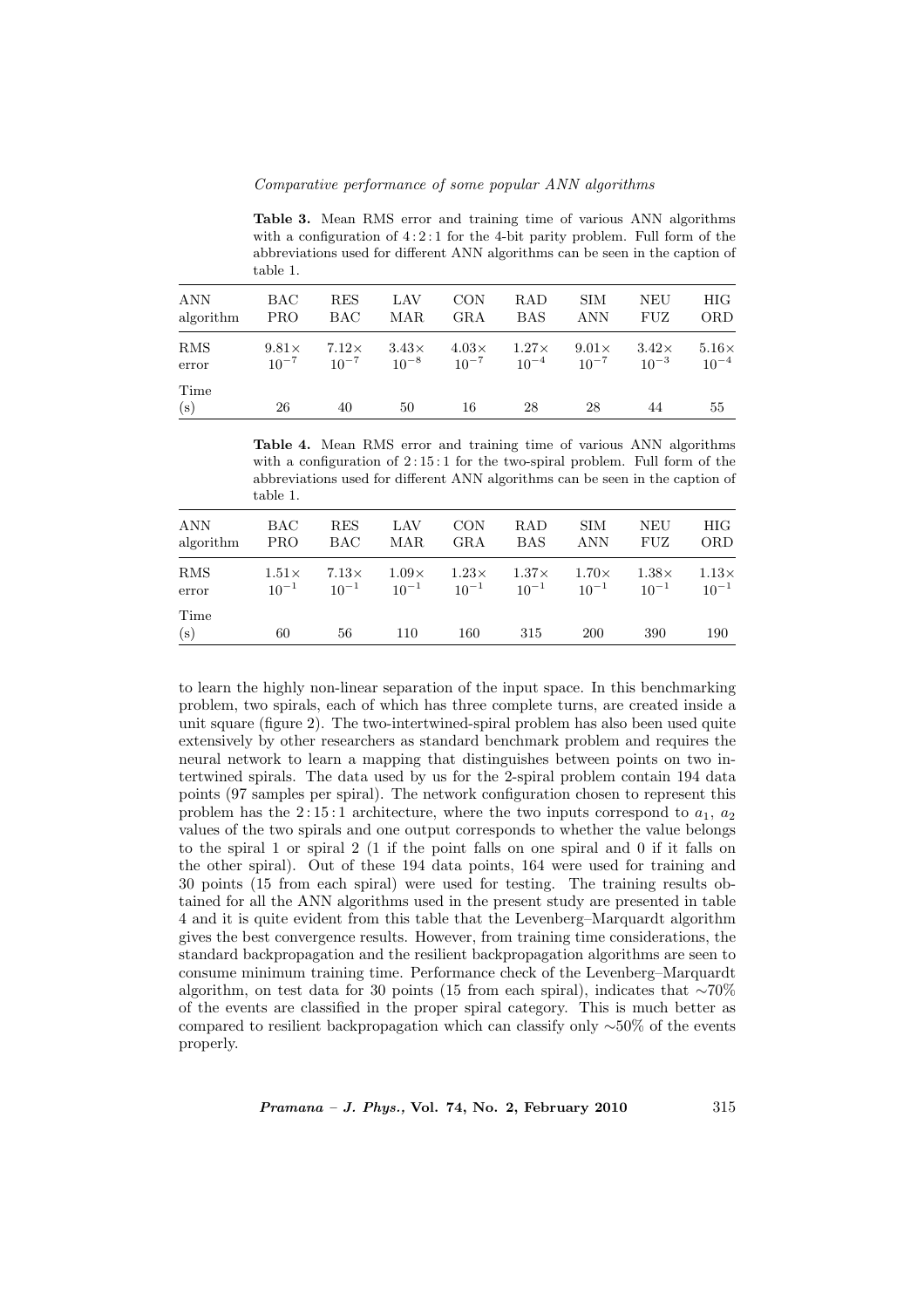

Figure 2. Distribution of data points on the two interwined spirals.

Table 5. Comparison of mean RMS error for different ANN algorithms considered for the study of benchmark problems.

| ANN<br>algorithms | <b>IRIS</b><br>problem | XOR<br>problem        | N-bit<br>parity       | Two-spiral<br>problem |
|-------------------|------------------------|-----------------------|-----------------------|-----------------------|
| Backprop          | $2.00 \times 10^{-3}$  | $1.23 \times 10^{-3}$ | $9.81 \times 10^{-7}$ | $1.51 \times 10^{-1}$ |
| Resilient         | $1.75 \times 10^{-3}$  | $7.72 \times 10^{-3}$ | $7.12 \times 10^{-7}$ | $7.13 \times 10^{-1}$ |
| Lavenberg         | $1.92 \times 10^{-5}$  | $1.59 \times 10^{-8}$ | $3.43 \times 10^{-8}$ | $1.09 \times 10^{-1}$ |
| Conjugate         | $9.64 \times 10^{-3}$  | $6.66 \times 10^{-5}$ | $4.03 \times 10^{-7}$ | $1.23 \times 10^{-1}$ |
| Rad. Basis        | $3.99 \times 10^{-3}$  | $2.70 \times 10^{-3}$ | $1.27 \times 10^{-4}$ | $1.37 \times 10^{-1}$ |
| Sim. Annealing    | $1.20 \times 10^{-3}$  | $1.18 \times 10^{-4}$ | $9.01 \times 10^{-7}$ | $1.70 \times 10^{-1}$ |
| N. Fuzzy          | $1.14 \times 10^{-3}$  | $2.88 \times 10^{-9}$ | $3.42 \times 10^{-3}$ | $1.38 \times 10^{-1}$ |
| Hig. Order        | $1.21 \times 10^{-5}$  | $3.67 \times 10^{-7}$ | $5.16 \times 10^{-4}$ | $1.13 \times 10^{-1}$ |

A consolidate report of the mean RMS error yielded by various ANN algorithms used in the present work for all the four benchmark problems is presented in table 5. A plot of the RMS error as a function of the number of iterations, for all the four benchmark problems is also shown in figure 3 so that the performance of the backpropagation algorithm can be compared with other algorithms. For the sake of clarity, the RMS error is shown only for the backpropagation algorithm and one more specific algorithm which yields the minimum RMS error (i.e. higherorder for IRIS, neuro-fuzzy for XOR and Levenberg–Marquardt method for Nbit parity and two-spiral problem). It is evident from figure 3 and table 5 that the Lavenberg–Marquardt method yields a lower RMS error as compared to the standard backpropagation method. Even for the IRIS and XOR problems, where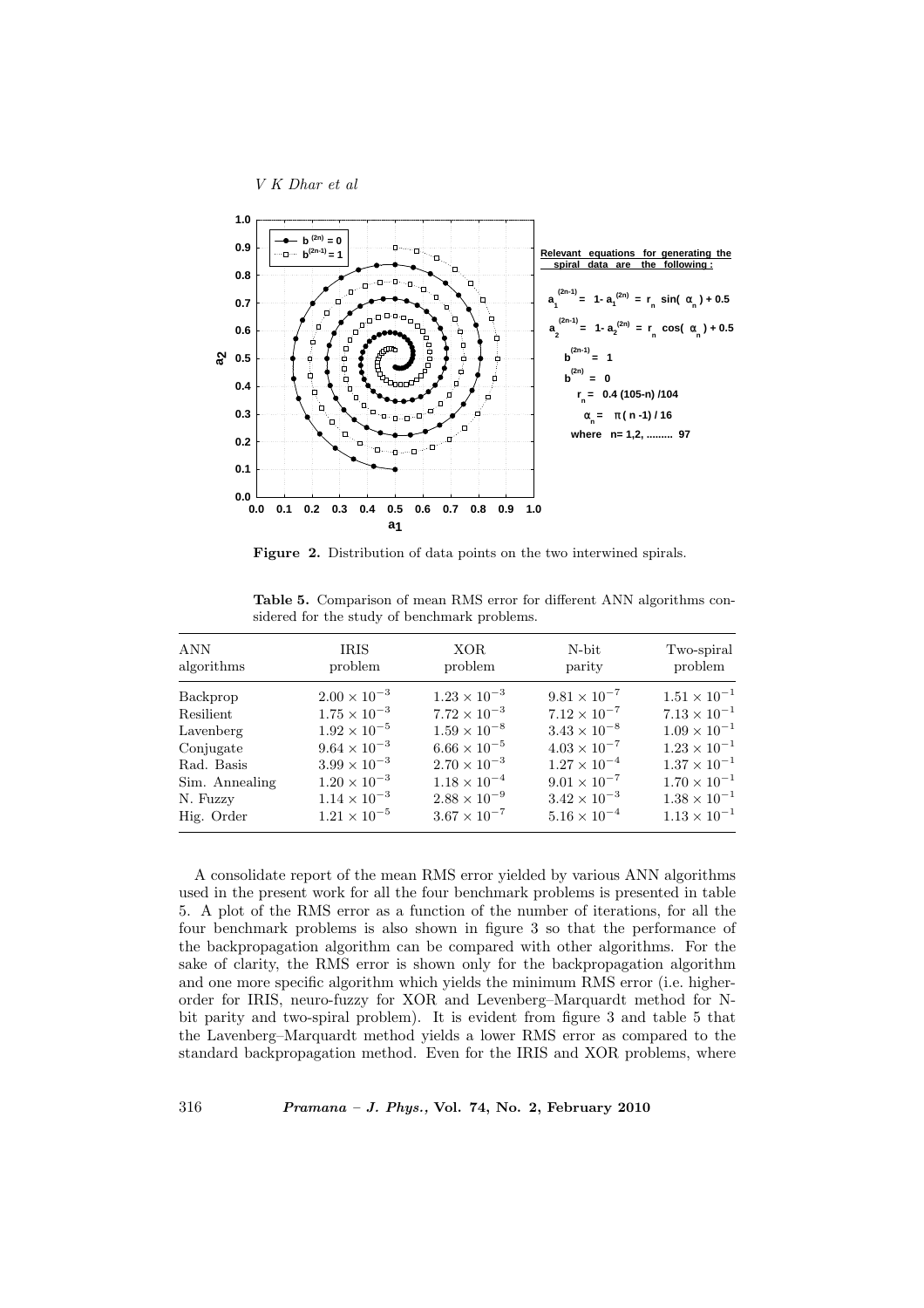

Comparative performance of some popular ANN algorithms

Figure 3. Variation of RMS error as a function of the number of iterations for the four benchmark problems: (a) IRIS, (b) XOR, (c) N-bit parity and (d) two-spiral. The RMS error is shown only for the backpropagation algorithm and one more specific algorithm which yields the minimum RMS error for a particular problem.

higher-order and neuro-fuzzy algorithms, respectively are found to yield the lowest RMS error, the performance of the Levenberg–Marquardt algorithm is always better than the remaining ANN algorithms. The reason for the superior performance of Levenberg–Marquardt algorithm is due to the fact that it is a combination of gradient descent which is a first-order optimization algorithm and Gauss–Newton method which combines the advantages of the local convergence properties of the Gauss–Newton method and the global properties of gradient descent algorithm. However, the computational complexity of backpropagation is only  $O(n)$  as against  $O(n^3)$  for the Levenberg–Marquardt algorithm (where *n* is the total number of weights in the network).

#### 4. Application of ANN algorithms to regression problems

Artificial neural networks have become a popular tool for approximating non-linear functions in higher dimensions. Although they are not the panacea for these types of problems, they are nevertheless recognized as a useful tool for approximating nonlinear functions. Other well-known methods which are conventionally used for these problems include splines [30], additive models [31], MARS [32], hinging hyperplanes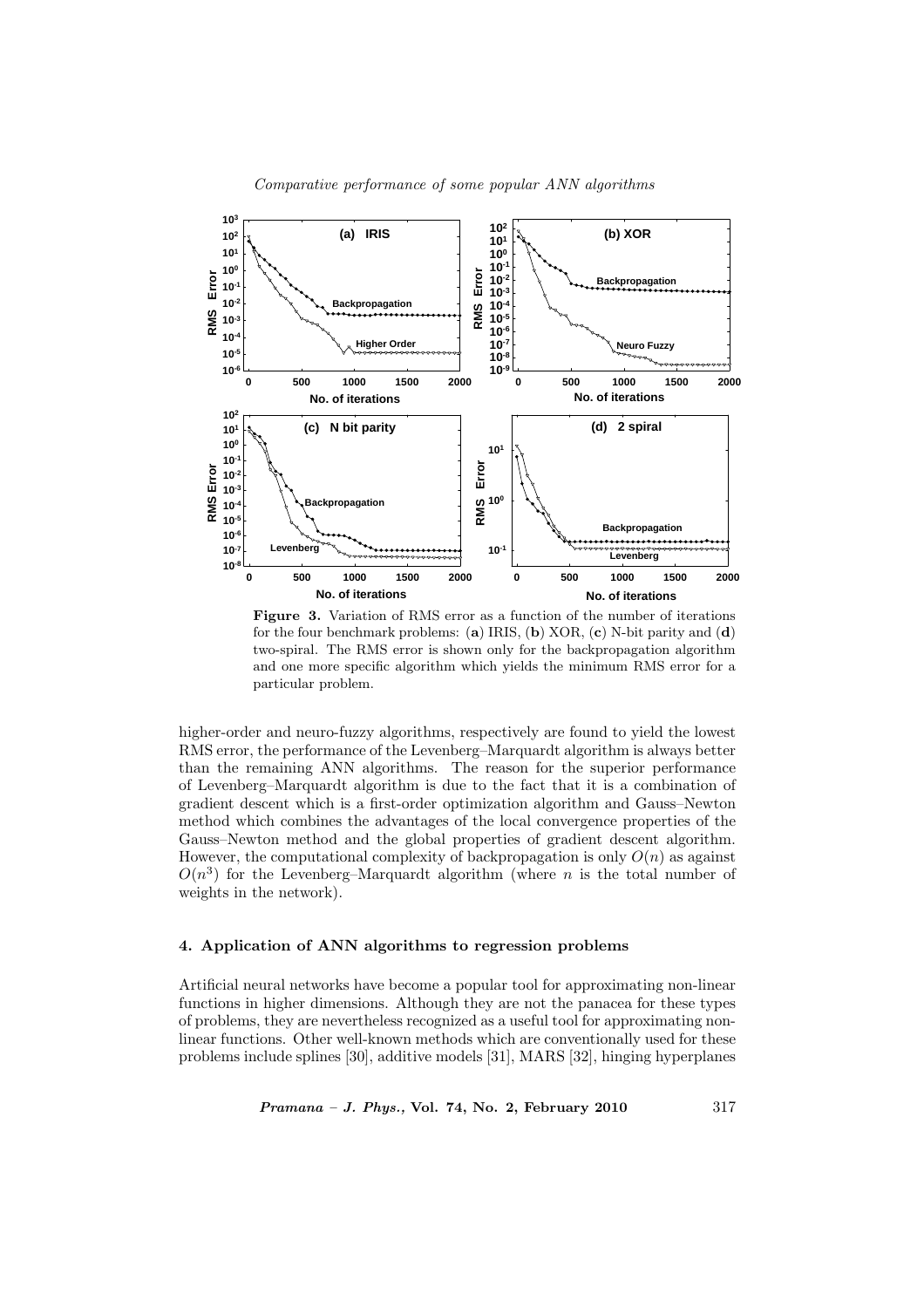Table 6. Mean RMS error and training time of various ANN algorithms with a configuration of  $1:2:1$  for the  $(\cos(2x)+1)/3$  problem. The abbreviations used for different ANN algorithms are the same as in the caption of table 1.

| <b>ANN</b>  | BAC          | RES.         | LAV          | <b>CON</b>   | <b>RAD</b>   | <b>SIM</b>   | <b>NEU</b>   | НIG          |
|-------------|--------------|--------------|--------------|--------------|--------------|--------------|--------------|--------------|
| algorithm   | <b>PRO</b>   | <b>BAC</b>   | MAR          | <b>GRA</b>   | <b>BAS</b>   | <b>ANN</b>   | FUZ          | <b>ORD</b>   |
| RMS         | $9.83\times$ | $7.61\times$ | $3.29\times$ | $7.30\times$ | $4.15\times$ | $4.61\times$ | $6.71\times$ | $8.12\times$ |
| error       | $10^{-6}$    | $10^{-5}$    | $10^{-7}$    | $10^{-6}$    | $10^{-5}$    | $10^{-6}$    | $10^{-6}$    | $10^{-7}$    |
| Time<br>(s) |              |              | 12           | 8            | 12           | 15           | 25           | 20           |

[33] and CART [34]. While none of these methods are likely to perform consistently better than the others across a wide range of problems, it is indeed a non-trivial task to develop a method that is truly effective for all types of non-linear functions. Keeping in view the superior ability of ANNs to capture non-linear behaviour of a function and its reasonably fast computation speed, we were tempted to apply the ANN as a regression tool for approximating functions like  $cos(x)$  and a few special functions like the gamma function, the complimentary error function and the upper tail cumulative  $\chi^2$ -distribution function [35].

#### 4.1 Approximation to  $cos(x)$

To test the performance of the ANN algorithms as a regression analysis tool, we have first applied the ANN algorithms to a simple trigonometric function like  $y = cos(x)$ . In order to keep the output range of the network between 0 and 1, we follow the approach given in [28] where the function is changed to  $y = (\cos(2x) + 1)/3$ . The ANN configuration chosen for this problem (i.e.  $1:2:1$ ) and the number of data points used for training  $(=200)$  is again similar to that used by [28]. The training data set for this problem is synthesized by evaluating the function  $y = (\cos(2x) +$ 1)/3 at 200 randomly chosen points which are picked uniformly in the interval  $[0, \pi]$ range (figure 4a). Additional 100 data points, following the same prescription, were also generated for testing the best ANN algorithm which produces the lowest RMS error during training. The training results obtained for all the ANN algorithms used in the present study are presented in table 6. The results of the generalization performance of the Levenberg–Marquardt algorithm, which yields the lowest RMS error during training, is shown in figure 4. In this figure, we have plotted the relative error in y (defined as  $(y_{\rm ANN} - y_{\rm EXP})/y_{\rm EXP}$ ) as a function of x for 100 random data points generated uniformly in the interval  $[0, \pi]$ . Here, for a given value of x,  $y_{\text{ANN}}$ is the value predicted by the ANN and  $y_{\text{EXP}}$  is the expected value of the function  $(\cos(2x) + 1)/3$ . It is evident from figure 4b that except for x values in the vicinity of  $\pi/2$  radians, where the function  $y = (\cos(2x) + 1)/3$  itself becomes close to zero, the relative error in y is in general  $\langle 1 \rangle$  for all other values of x.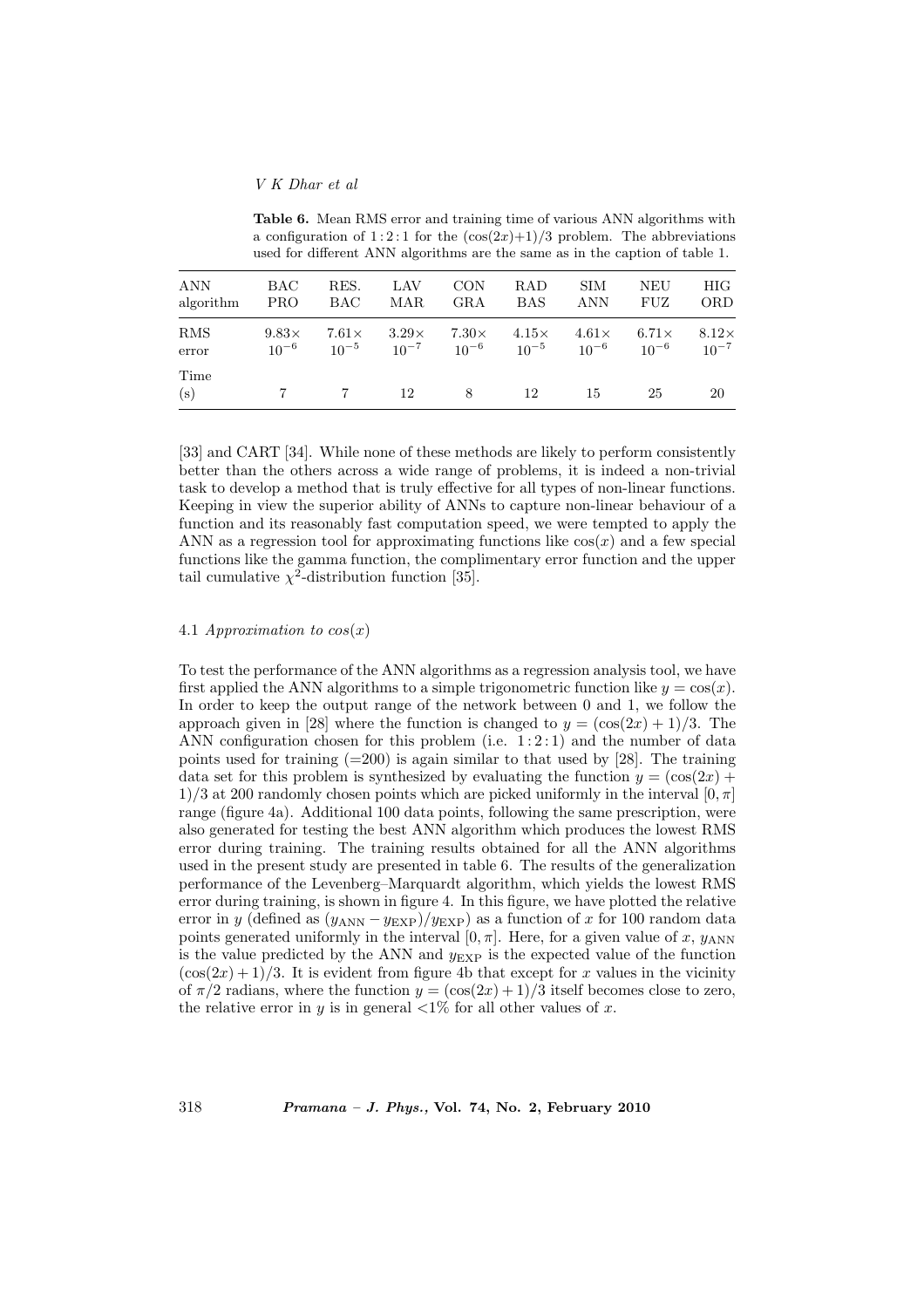Comparative performance of some popular ANN algorithms



**Figure 4.** (a) The training data set for the function  $y = (\cos(2x) + 1)/3$ . (b) Performance of the Levenberg–Marquardt algorithm in terms of relative error in approximating the function,  $y = (\cos(2x) + 1)/3$ .

#### 4.2 Approximation to a few special functions

In this section, we apply the ANN algorithms as a function approximation tool to few special functions like the gamma function, the complimentary error function and the upper tail cumulative  $\chi^2$ -distribution function. The training and test data sets for the above special functions have been generated by using the MATHEMATICA software package.

The gamma function  $(\Gamma(z))$  has one argument and is defined by the following integral:

$$
\Gamma(z) = \int_0^\infty t^{z-1} e^{-t} dt.
$$
\n(2)

The approximation of the gamma function was implemented with an ANN configuration of  $1:20:1$ , where the input node corresponds to the z value in the range  $0 < z < 20$  and the output node corresponds to  $\ln \Gamma(z)$ . The purpose of using  $\ln \Gamma(z)$  instead of  $\Gamma(z)$  directly was to avoid overflow problems even at a quite modest value of z. The training of the ANN algorithms has been done with ∼1000 values and only those values of z and  $\ln \Gamma(z)$  are used for which  $\Gamma(z) < 1.2 \times 10^{17}$ .

The second special function chosen by us to test the function approximation capability of the ANN is the complimentary function,  $erfc(x)$ . The complimentary error function has one argument and is defined by the following integral:

$$
\operatorname{erfc}(x) = \frac{2}{\sqrt{\pi}} \int_x^{\infty} e^{-t^2} dt.
$$
 (3)

Since there is a direct relationship between the complimentary error function and the cumulative distribution for the Gaussian distribution, we have tried to apply the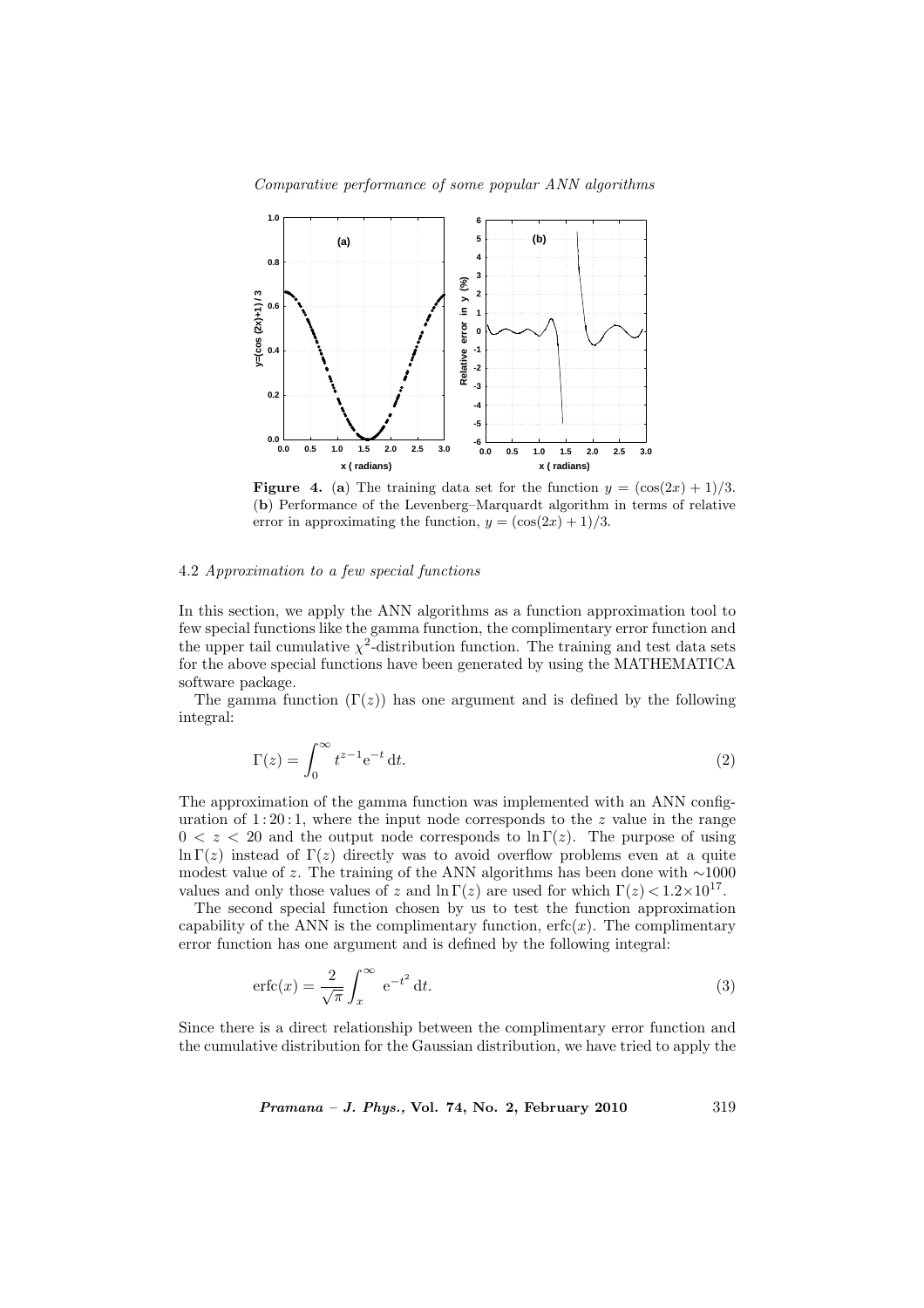ANN algorithms for approximating the normal tail integral. The upper tail integral, or the cumulative upper distribution function,  $Q(x)$ , for Gaussian probability distribution with argument  $x$  is defined by

$$
Q(x) = \frac{1}{\sqrt{2\pi}} \int_{x}^{\infty} e^{-t^2/2} dt = \frac{1}{2} \operatorname{erfc}\left(\frac{x}{\sqrt{2}}\right).
$$
 (4)

The function approximation for the normal tail probability integral was implemented with an ANN configuration of  $1:20:1$ , where the input node corresponds to the x value ranging between 0 to 20 and the output node corresponds to  $\ln Q(x)$ . The values of  $Q(x)$  are in the range ~2.767 × 10<sup>-89</sup> to 0.5. About 1000 values of x and  $(\ln Q(x))$  were used for training the ANN algorithms.

The third special function chosen for testing the function approximation capability of the ANN is the cumulative distribution function of the  $\chi^2$ -probability distribution. The chi-square distribution is one of the most widely used theoretical probability distribution in inferential statistics, i.e. in statistical significance tests. The best known situation in which the  $\chi^2$ -distribution is used is the common  $\chi^2$ -tests for goodness of fit of an observed distribution to a theoretical one. The  $\chi^2$ -upper tail cumulative distribution function  $(Q(\chi^2|\nu))$  is defined by the following integral:

$$
Q(\chi^2|\nu) = \frac{1}{2^{\nu/2} \Gamma(\nu/2)} \int_{\chi^2}^{\infty} e^{-t/2} t^{\nu/2 - 1} dt, \text{ for } \nu > 0, \ \chi^2 \ge 0,
$$
 (5)

where  $\nu$  is the degrees of freedom. The approximation of the  $\chi^2$  upper tail cumulative distribution function  $(Q(\chi^2|\nu))$  was implemented with a ANN configuration of 2:20:1 where the two input nodes correspond to the  $\chi^2$  and  $\nu$  values. The output node of the ANN represents the  $(\ln Q(\chi^2|\nu))$  value. About 1000 values with  $1 \leq \chi^2 \leq 100$  and  $1 \leq \nu \leq 100$  were used for training the ANN algorithms. The training of the ANN was performed with only those values of  $\chi^2$  and  $\nu$  which yield a  $(Q(\chi^2|\nu))$  between ~1.757 × 10<sup>-23</sup> and 0.999. The results of the training regarding the mean error for all the three special functions discussed above are presented in table 7.

Performance of the Levenberg–Marquardt algorithm in terms of relative error in approximating the three special functions is shown in figure 5. A data sample of 100 values each is used for testing the approximation for the gamma function (figure 5a) and Gaussian upper tail probability integral (figure 5b). The corresponding data samples used for testing the  $\chi^2$  upper tail probability integral is 400 for four different values of  $\nu$ . Referring first to the approximation of the gamma function, it is evident from figure 5a that the relative error in  $\Gamma(z)$  is  $\langle 0.25\%$  for  $2 < z < 20$ . However, for  $0 < z < 2$ , the relative error increases to  $\sim \pm 0.5\%$ . Regarding the approximation of the Gaussian upper tail probability integral, the relative error in  $Q(x)$  is within  $\pm 0.3\%$  for all values of x in the range 0 to 20. The results for the approximation of  $\chi^2$  upper tail probability integral (figures 5c and 5d) indicate that the relative error in  $Q(\chi^2|\nu)$  is in general significantly more than that of the other two special functions possibly because of the presence of two input parameters  $(\chi^2$  and  $\nu)$  instead of one as in the case of other two special functions. Keeping in view the fact that these special functions are being approximated over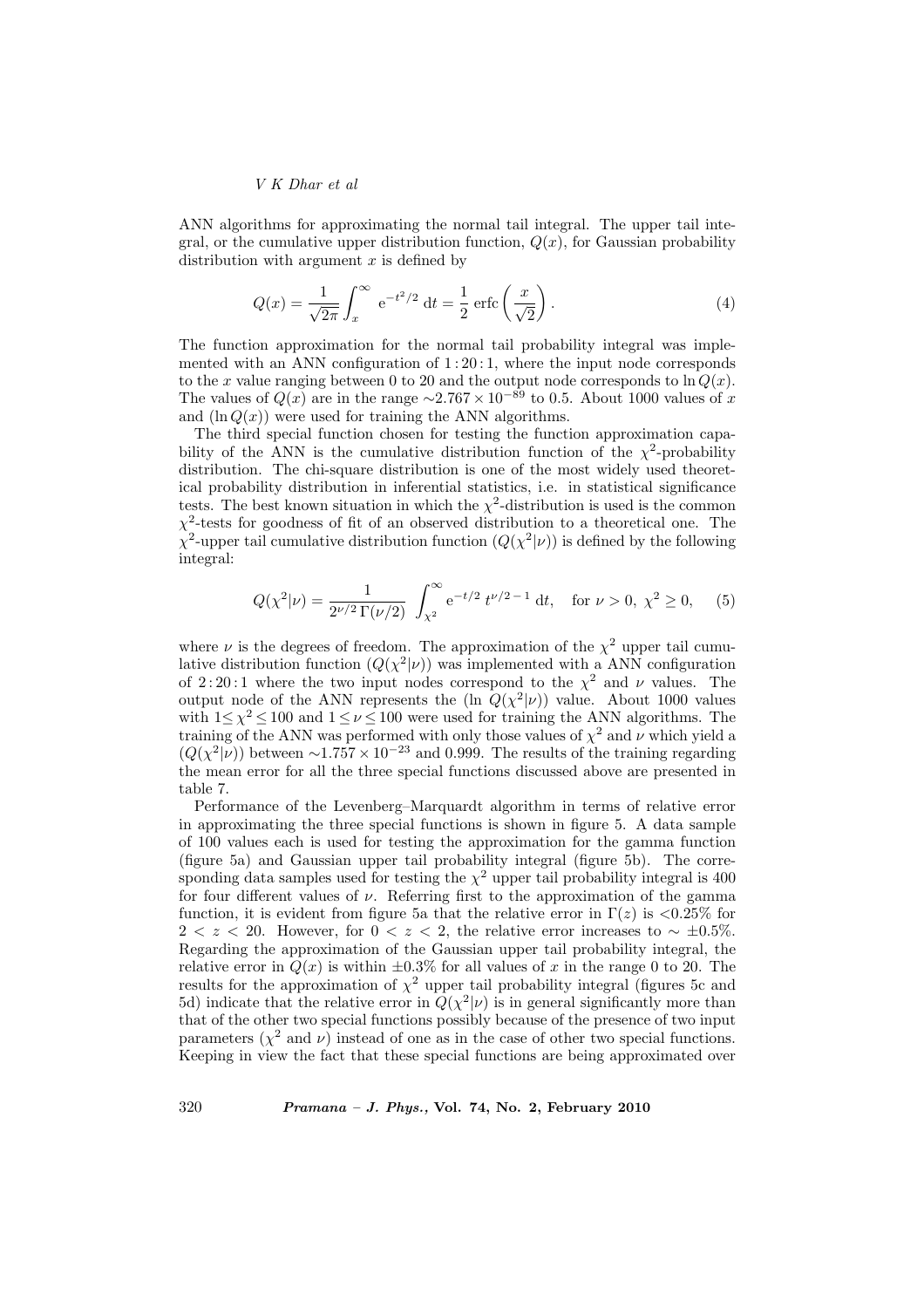Comparative performance of some popular ANN algorithms

| ANN                  | RMS error             |                            |                              |  |  |  |  |
|----------------------|-----------------------|----------------------------|------------------------------|--|--|--|--|
| algorithm<br>studied | Gamma<br>function     | Upper tail<br>normal dist. | Upper tail<br>$\chi^2$ dist. |  |  |  |  |
| Backpropagation      | $2.25 \times 10^{-2}$ | $9.16 \times 10^{-1}$      | $2.91 \times 10^{0}$         |  |  |  |  |
| Resilient backprop   | $8.97 \times 10^{-2}$ | $1.51 \times 10^{-1}$      | $2.01 \times 10^{-3}$        |  |  |  |  |
| Lavenberg-Marquardt  | $1.25 \times 10^{-6}$ | $2.08 \times 10^{-9}$      | $1.72 \times 10^{-5}$        |  |  |  |  |
| Conjugate gradient   | $5.01 \times 10^{-3}$ | $2.14 \times 10^{-2}$      | $4.87 \times 10^{-2}$        |  |  |  |  |
| Radial basis         | $5.68 \times 10^{-3}$ | $7.33 \times 10^{-3}$      | $5.71\times10^{-2}$          |  |  |  |  |
| Simulated annealing  | $5.23\times10^{-3}$   | $1.52 \times 10^{-2}$      | $4.20 \times 10^{-3}$        |  |  |  |  |
| Neuro-fuzzy          | $4.12 \times 10^{-2}$ | $8.96 \times 10^{-2}$      | $1.16 \times 10^{-3}$        |  |  |  |  |
| Higher-order         | $7.16 \times 10^{-5}$ | $9.86 \times 10^{-8}$      | $6.42 \times 10^{-5}$        |  |  |  |  |

Table 7. Mean RMS error of various ANN algorithms with a configuration of 1 : 20 : 1 for function approximation of three special functions.



Figure 5. Performance of the Levenberg–Marquardt algorithm in terms of relative error in approximating the following special functions: (a) Gamma function,  $(b)$  upper tail probability of normal distribution,  $(c)$  and  $(d)$  upper tail probability of  $\chi^2$  distribution for different values of  $\nu$ .

a very wide dynamic range ( $\sim$ 0.88 to 1.2×10<sup>17</sup> for gamma function,  $\sim$ 2.7 × 10<sup>-89</sup> to 0.5 for Gaussian upper tail integral and  $\sim$ 1.8 × 10<sup>-23</sup> to 0.999 for  $\chi^2$  upper tail integral), we believe that the results obtained are rather encouraging. However, there is a strong need to further improve these results if one demands that approximation using ANN algorithms should yield a performance which is comparable to that of the conventional methods using numerical algorithms or other ad hoc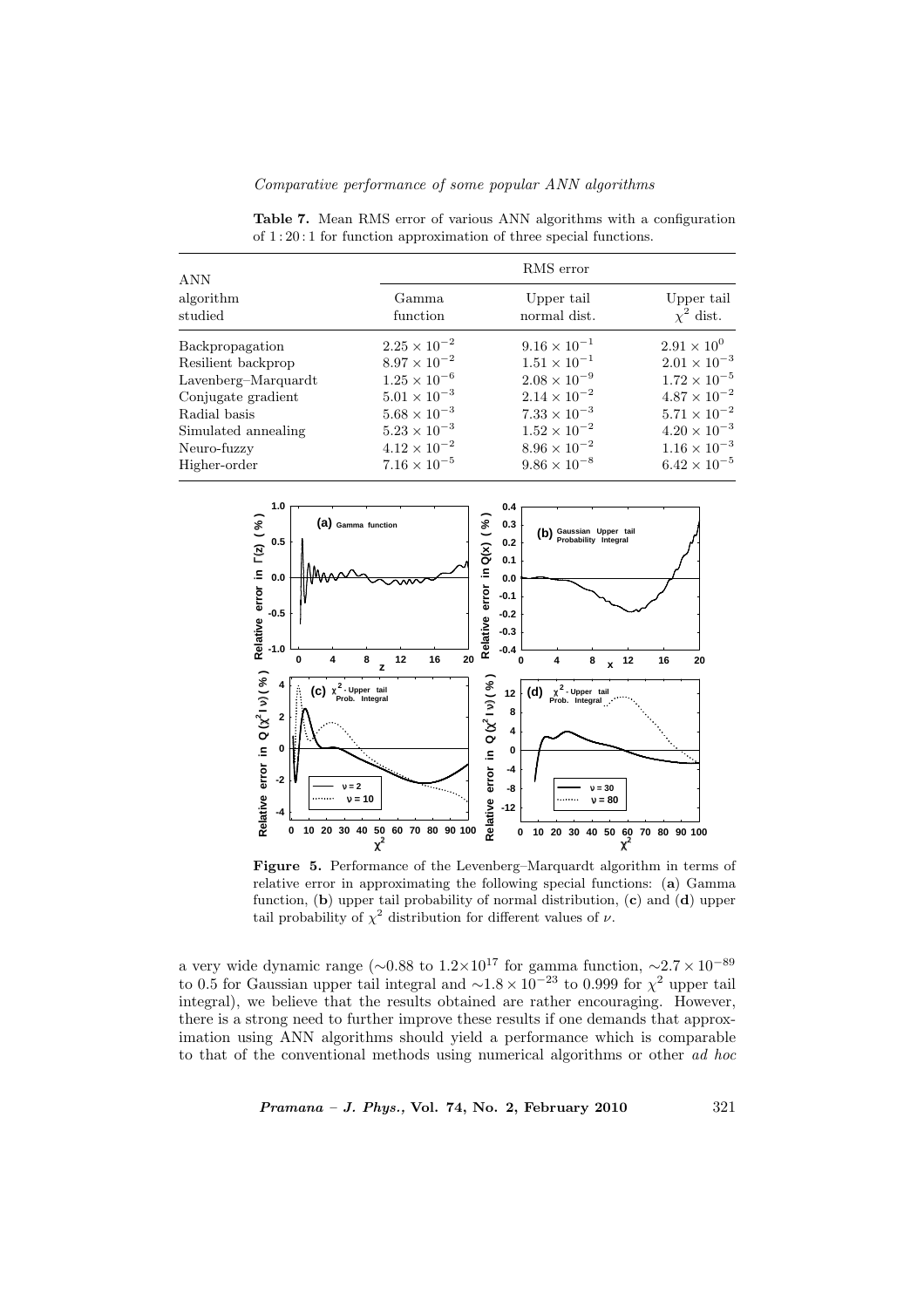approximations. Furthermore, keeping in view the widespread use of these functions and also their highly non-linear behaviour with a very wide dynamic range, we feel that these functions can be considered as standard benchmark problems for function approximation studies using ANNs.

## 5. Discussion and conclusion

Artificial neural network algorithms have been applied to a variety of problems in various diverse areas of physics, biology, medicine, computer research etc. The main aim of most of these studies has been to use ANN-based algorithms (generally standard backpropagation) as an alternative method to conventional analysis for achieving better results. While comparative performance of some ANN algorithms such as standard backpropagation, fuzzy logic, genetic algorithms, fractals etc., has been studied for various applications, a rigorous intercomparison of some of the powerful algorithms (e.g. the ones studied in this work) is still missing from the literature. The primary aim of this work has been to provide a rigorous comparative study of various powerful algorithms, by first applying them to standard benchmark problems and then apply them as a regression tool for approximating functions like  $cos(x)$  and a few special functions. Our results suggest that while Levenberg–Marquardt algorithm yields the lowest RMS error for the N-bit parity and the two-spiral problems, higher-order neuron algorithm gives the best results for the IRIS data problem. The best results for the XOR problem are obtained with the neuro-fuzzy algorithm. It is worth mentioning here that benchmark problems (IRIS, XOR/N-bit parity and 2-spiral) have been studied by numerous other workers also. For example, using a  $2:2:1$  configuration for the XOR problem, Wang [28] has reported that one can achieve an accuracy of ∼80% with ∼5000 epochs of training. Other benchmark problems like parity and  $cos(x)$  have also been studied by the same author, but comparison is done only for the backpropagtion and simulated annealing techniques. Likewise, the two-spiral problem has been studied by several workers using different algorithms like vanilla backpropagaion [36] with configuration of  $2:5:5:1$ , generalized regression model [37], vector quantization method [38], input coding scheme [39]. Complicated ANN configurations like  $2:20:20:1$  for the two-spiral problem with 50,000 training epochs and  $4:4:2:1$ for the IRIS problem with 30,000 training epochs have also been attempted by Lee [40] for achieving reasonably accurate results for these benchmark problems.

Regarding application of neural network algorithms for solving regression problems, such as evaluation of special functions like the gamma function, the complimentary error function and the upper tail cumulative  $\chi^2$ -distribution function, we believe that such an attempt has been made for the first time in this work. The results obtained in this work indicate that, among all the ANN algorithms used in the present study, Levenberg–Marquardt algorithm yields the best results. Conventionally, two groups of approximations are found in the literature which are used for calculating these special functions. One group consists of standard numerical algorithms which, at least in theory, allow computation of the above integral to arbitrarily high precision. However, computation using these numerical algorithms requires massive computation. The second group consists of the so-called 'ad hoc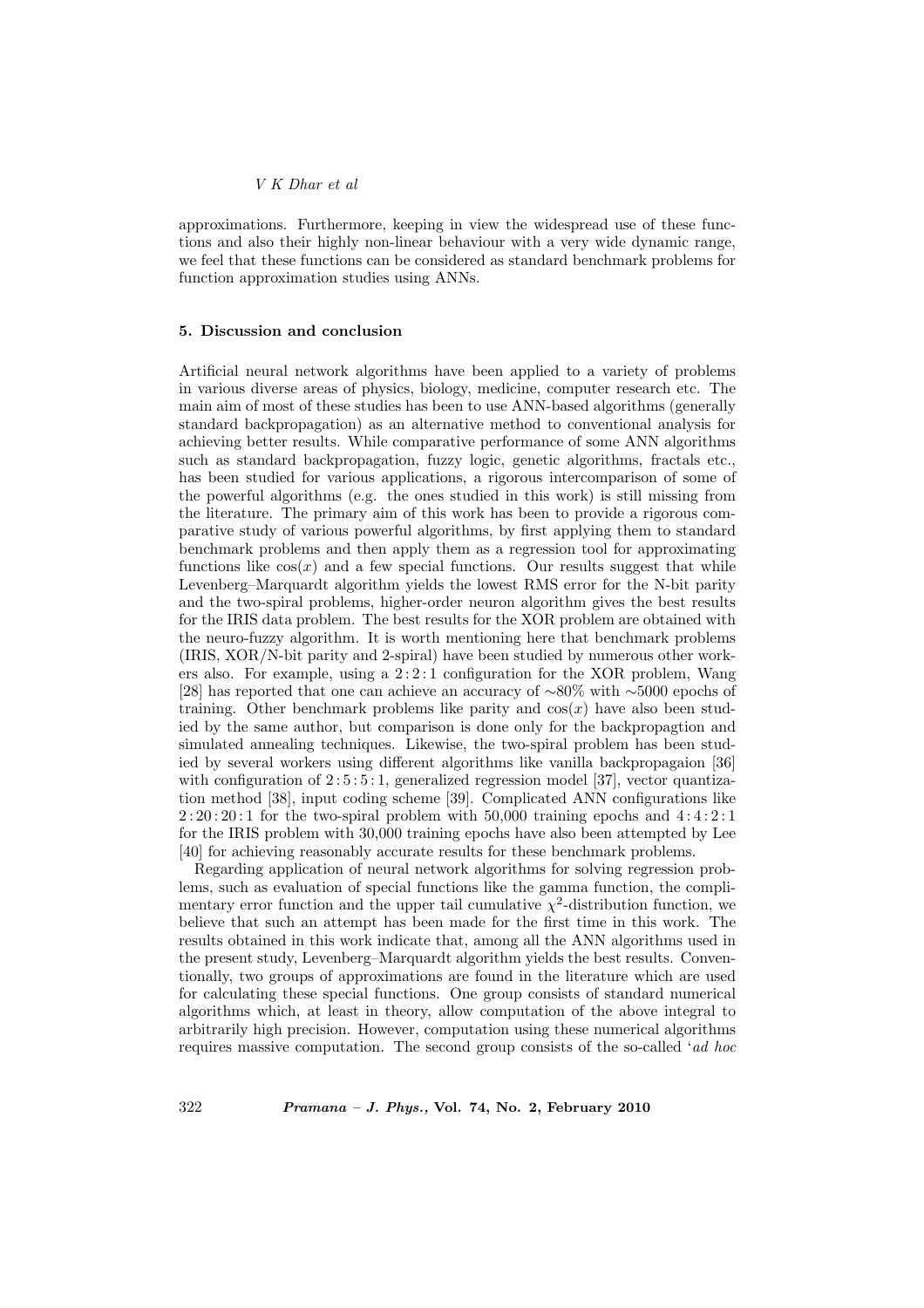approximations' which require only a few carefully chosen numeric constants. Importantly, a serious limitation of most of the approximations in both the groups is that they are designed to work in a predefined range of input parameter values and the accuracy of the approximation rapidly deteriorates when the input parameters take a value outside the predefined range.

In order to appreciate the complexity of evaluating the special functions studied in this paper, it is worth discussing here some of the important approximations used for these functions. A well-known method for calculating the gamma function is the so-called Lanczos approximation [41] which computes the value of  $\Gamma(z)$  any positive real argument  $(z)$  with a high level of accuracy. Likewise, a compilation of useful approximations used for evaluating the upper tail integrals for the Gaussian and  $\chi^2$  distributions can be found in [42] and [43], respectively.

Although the comparative performance of different ANN algorithms is in general problem-dependent, we feel that the study undertaken in this paper does give an insight into the power of various powerful ANN algorithms. Since for real-world problems it is not an easy task to identify the most suitable ANN algorithm by just having a look at the problem, our results suggest that while investigating the comparative performance of other ANN algorithms, the Levenberg–Marquardt algorithm deserves a serious consideration and cannot be rejected outright because of its training time overheads.

#### Acknowledgements

The authors would like to thank all the members of the BIKAS (BARC-IIT Kanpur ANN Simulator; BRNS-2000/36/5-B) Collaboration for useful discussions and suggestions and also would like to thank the anonymous referee for the valuable comments and suggestions to improve the paper.

#### References

- [1] J Hertz, A Krogh and R G Palmer, Neural computation (Addison-Wesley Publishing, Santa Fe, 1991)
- [2] M Caudill and C Butler, Neural Networks-Computer Explorations 1, 2 (1992)
- [3] A S Miller, Vistas in Astronomy 36, 141 (1993)
- [4] R Tagliaferri et al, Neural Networks 16, 297 (2003)
- [5] R Gupta, H P Singh and C A L Bailer Jones, Automated data analysis in astronomy (Narosa Publishing, 2002)
- [6] H P Singh, R K Gulati and R Gupta, Mon. Not. R. Astron. Soc. 295, 312 (1998)
- [7] H P Singh, M Yuasa, N Yamanloto and R Gupta, Publ. Astron. Soc. Jpn 58, 177 (2006)
- [8] R Gupta, H P Singh, K Volk and K Kwok, Astron. Phys. J. Sci. 152(2), 201 (2004)
- [9] M Bazarghan and R Gupta, Astro. Phys. Sp. Sci. 315, 201 (2008) [10] A Bora, R Gupta, H P Singh, J Murthy, R Mohan and K Duorah, Mon. Not. R.
- Astron. Soc. 384, 827 (2008)
- [11] A Bora, R Gupta, H P Singh and K Duorah, New Astronomy 14, 649 (2009)
- [12] M D Christopher and R W Green, World Congress on Computational Intelligence IEEE O-7803-1901-X/94 1213 (1994)